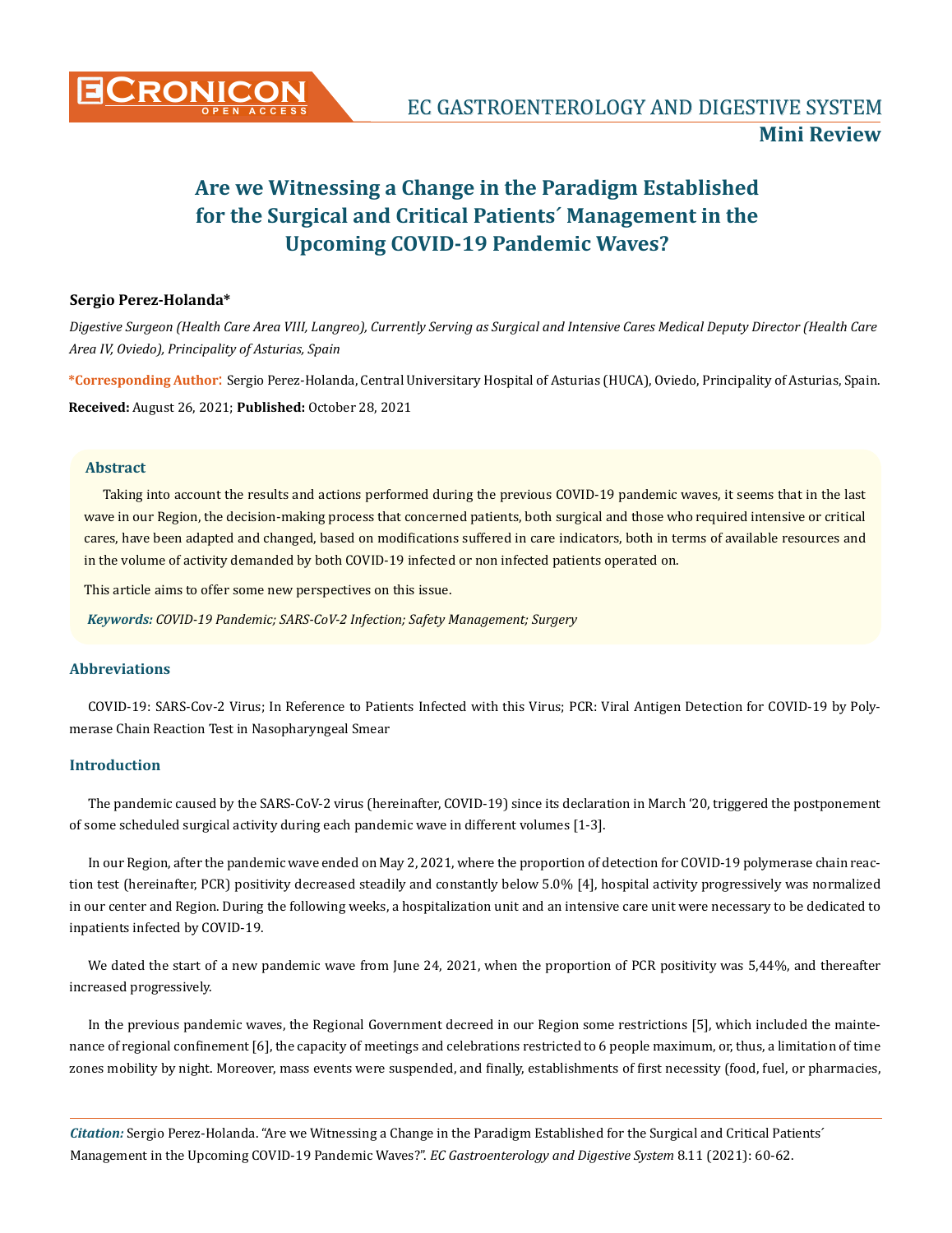## **Are we Witnessing a Change in the Paradigm Established for the Surgical and Critical Patients´ Management in the Upcoming COVID-19 Pandemic Waves?**

among others) were kept open only. In this new wave, only the mandatory use of a mask, social distancing (including suspension of mass events, and limited number of people allowed inside) and hand hygiene were maintained. The rest of restrictions were not applied for different reasons of a legal nature, after having ended the State of Alarm that preserved them.

The proportion of PCR positivity was 1.6% during the first wave [1]; it reached a peak around 10.5% during the second wave [2], while it was around 12.9% during the third one [7]. However, in this new wave, throughout July 2021, the maximum peak was 16.22% [8].

The accumulated incidence rate began to increase suddenly since July 5, doubling on a weekly basis, until reached a peak around 660.65 cases per 100.000 inhabitants in the last 14 days [8] on July 19, 2021.

However, both events did not have the expected impact on hospital occupancy index, as it was in previous waves, in which maximums of up to 20% of the total beds installed in conventional hospitalization, or around 50% of the total critical beds were reached, coinciding with and after these peaks [1-3]. In this new wave, the peaks were 5.14% and 11,74% respectively.

In terms of activity, during others pandemic waves, delayable and non-preferent patients [9] were postponed in different volumes (from -17,7% to -76,0%) [1-3], while in this last wave surgical activity recovered amounts similar to or slightly lower than in years prior to the pandemic, with a total of 908 patients operated on a scheduled basis in July 2021, compared to 1024 patients in July 2019 (-11,3%).

Taking into account these circumstances commented, that involved both results and actions performed during the previous COVID-19 pandemic waves, it seems that in the last pandemic wave in our Region, the decision-making process that concerned patients, both surgical and those who required intensive or critical cares, have been adapted and changed, based on modifications suffered in the conditions, both in terms of available resources and in the volume of activity demanded by COVID-19 infected patients.

In our Region, the vaccination strategy against COVID-19 pandemic began on December 27, 2020 [4], depending on the different risk criteria of the population, periodically published and updated by the Ministry of Health [10]. Vaccination coverage with at least one dose reached 70% of the total regional population (including children under 12 years old) on July 20 [4].

The evolution of proportion of vaccinated population [4,7,8], in comparison with both the hospital occupancy index (both in conventional and critical beds), the accumulated incidence rates, and the proportion of PCR positivity in our Region, allows us to hypothesize that, in this latest pandemic wave (in which there were only hygienic and social distancing measures), vaccination seems to represent a factor that would have modified the impact of the disease, so the indicators previously commented for the decision-making process might have to be reviewed and updated.

#### **Conclusion**

The stress suffered by the organization appeared to have been substantially less than in previous pandemic waves. So, the impact of the disease might have change, and indicators previously commented for the decision-making process might have to be reviewed and updated. To confirm this hypothesis, more detailed studies are necessary worldwide.

#### **Acknowledgements**

Authors want to thank to all the Clinical, Surgical and Critical Services mentioned throughout this work, and to many others not mentioned, who have allowed the aforementioned results to be achieved. Also, we want to thank the Department of Citizen (including Admission Unit), Quality Department, and Department of Management Control. All of them have provided data and information used in this and previous works.Authors wish to give a special thank to Ms. Gloria Simmons, Managing Editor at ECGDS, for her support, improvement and motivation to write this manuscript.

*Citation:* Sergio Perez-Holanda. "Are we Witnessing a Change in the Paradigm Established for the Surgical and Critical Patients´ Management in the Upcoming COVID-19 Pandemic Waves?". *EC Gastroenterology and Digestive System* 8.11 (2021): 60-62.

61